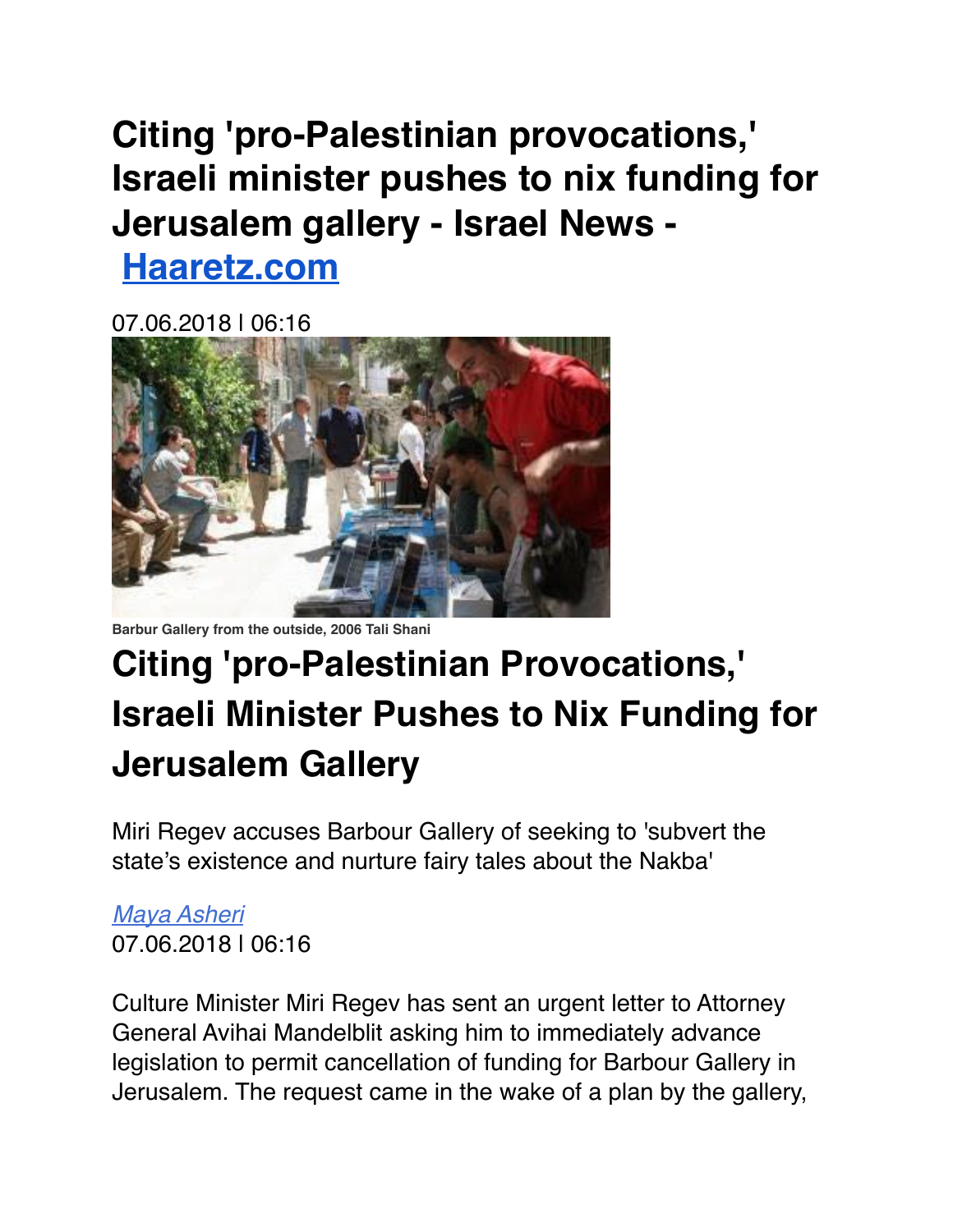which is housed in a municipality building and funded by the Culture Ministry, to host a book launch event for the Zochrot organization, which advocates the right of return for Palestinian refugees, about the Nakba.

"I request your immediate intervention to advance legislation that would enable us to cease supporting once and for all cultural institutions that use their public spaces to provide a platform for relentless subversion against our very existence, symbols and values," Regev wrote.

Regev referred to the government's inability, under existing legislation, to significantly deny funding to cultural institutions because of the content they present.

"In the past two years, the Barbour Gallery in Jerusalem time after time has exploited this legal loophole and the fact that our hands are legally tied to continue its 'ceaseless pro-Palestinian provocations' that seek to subvert the state's existence and nurture fairy tales about the Nakba," Regev wrote. "We have tried repeatedly over the past two years to halt this subversive activity in the Barbour Gallery, but we've run into a legal wall."

Regev went on to say that she had spoken with Jerusalem Mayor Nir Barkat about the event and that they would seek a court injunction against the event, "but that the bad experience of the last two years shows that this move [will be] blocked by the court." Two months ago, the court rejected a similar request from the Jerusalem municipality, which sought to prevent a seminar event in preparation of the Israeli-Palestinian alternative Memorial Day ceremony. Regev sent a similar request to the attorney general then, too, but nothing has been done about it since then.